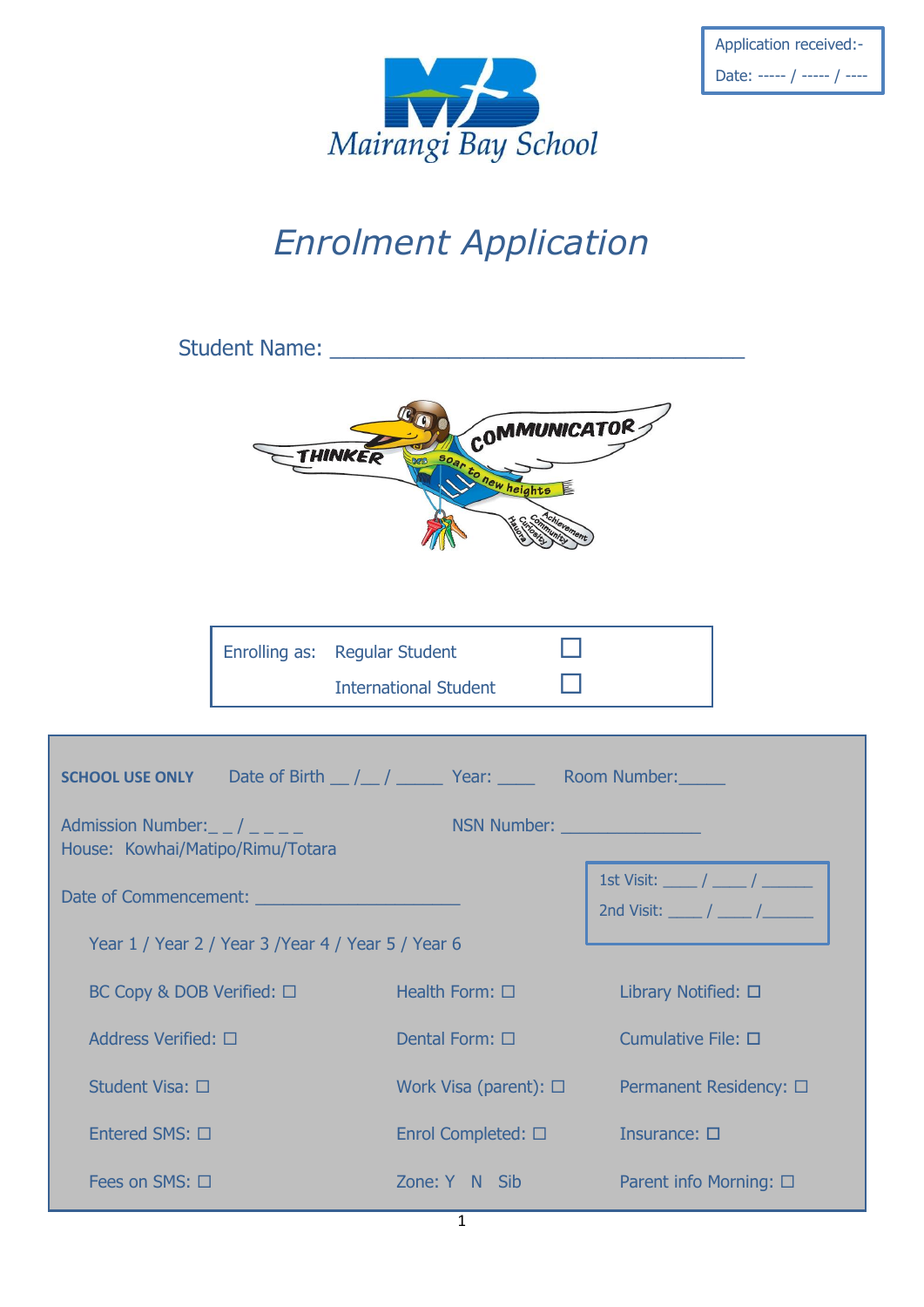| <b>STUDENT DETAILS</b>                                                                                                                                                     |                                                                                  |  |  |
|----------------------------------------------------------------------------------------------------------------------------------------------------------------------------|----------------------------------------------------------------------------------|--|--|
|                                                                                                                                                                            |                                                                                  |  |  |
|                                                                                                                                                                            |                                                                                  |  |  |
| Female: $\square$ Copy of birth Certificate included and or Passport: $\square$<br>Male: $\square$                                                                         |                                                                                  |  |  |
| Date first started any school $\frac{1}{2}$ $\frac{1}{2}$ $\frac{1}{2}$ $\frac{1}{2}$ $\frac{1}{2}$                                                                        |                                                                                  |  |  |
| Date of arrival in New Zealand $\frac{1}{2}$ $\frac{1}{2}$ $\frac{1}{2}$<br>(if within last 3 years)<br><b>Visa attached</b>                                               |                                                                                  |  |  |
|                                                                                                                                                                            |                                                                                  |  |  |
| Ethnicity: (ie: NZ European, Maori, Samoan, Pacific Islander, Korean, Japanese, South African, Chinese, Indian & Other)                                                    |                                                                                  |  |  |
|                                                                                                                                                                            |                                                                                  |  |  |
|                                                                                                                                                                            |                                                                                  |  |  |
| Child Living with Mother and Father: $\square$ Mother: $\square$ Father: $\square$ Caregiver/Agent (indemnity signed): $\square$                                           |                                                                                  |  |  |
| <b>Mother or Guardian: (please circle)</b>                                                                                                                                 | <b>Father or Guardian: (please circle)</b>                                       |  |  |
|                                                                                                                                                                            |                                                                                  |  |  |
|                                                                                                                                                                            |                                                                                  |  |  |
|                                                                                                                                                                            |                                                                                  |  |  |
|                                                                                                                                                                            |                                                                                  |  |  |
|                                                                                                                                                                            |                                                                                  |  |  |
|                                                                                                                                                                            |                                                                                  |  |  |
|                                                                                                                                                                            |                                                                                  |  |  |
| (Work):                                                                                                                                                                    | (Work):                                                                          |  |  |
|                                                                                                                                                                            |                                                                                  |  |  |
| PREVIOUS SCHOOL / KINDERGARTEN / CHILD CARE CENTRE                                                                                                                         |                                                                                  |  |  |
|                                                                                                                                                                            |                                                                                  |  |  |
| Copy of Current Class Report included: $\Box$                                                                                                                              |                                                                                  |  |  |
| Please note of any other relevant information below:                                                                                                                       |                                                                                  |  |  |
|                                                                                                                                                                            | ,我们也不能在这里的时候,我们也不能在这里的时候,我们也不能会在这里的时候,我们也不能会在这里的时候,我们也不能会在这里的时候,我们也不能会在这里的时候,我们也 |  |  |
|                                                                                                                                                                            |                                                                                  |  |  |
|                                                                                                                                                                            |                                                                                  |  |  |
| <b>INTERNATIONAL STUDENTS ONLY</b>                                                                                                                                         |                                                                                  |  |  |
| Will you be applying for New Zealand Residency (향후영주권 신청여부 ) YES / NO<br>If so you must be living in zone to be accepted as a domestic student to continue at this school. |                                                                                  |  |  |
| As parents of the above named student, you are required to become familiar with:                                                                                           |                                                                                  |  |  |

**(1) The summary of "The Code of Practice for the Pastoral Care of International Students**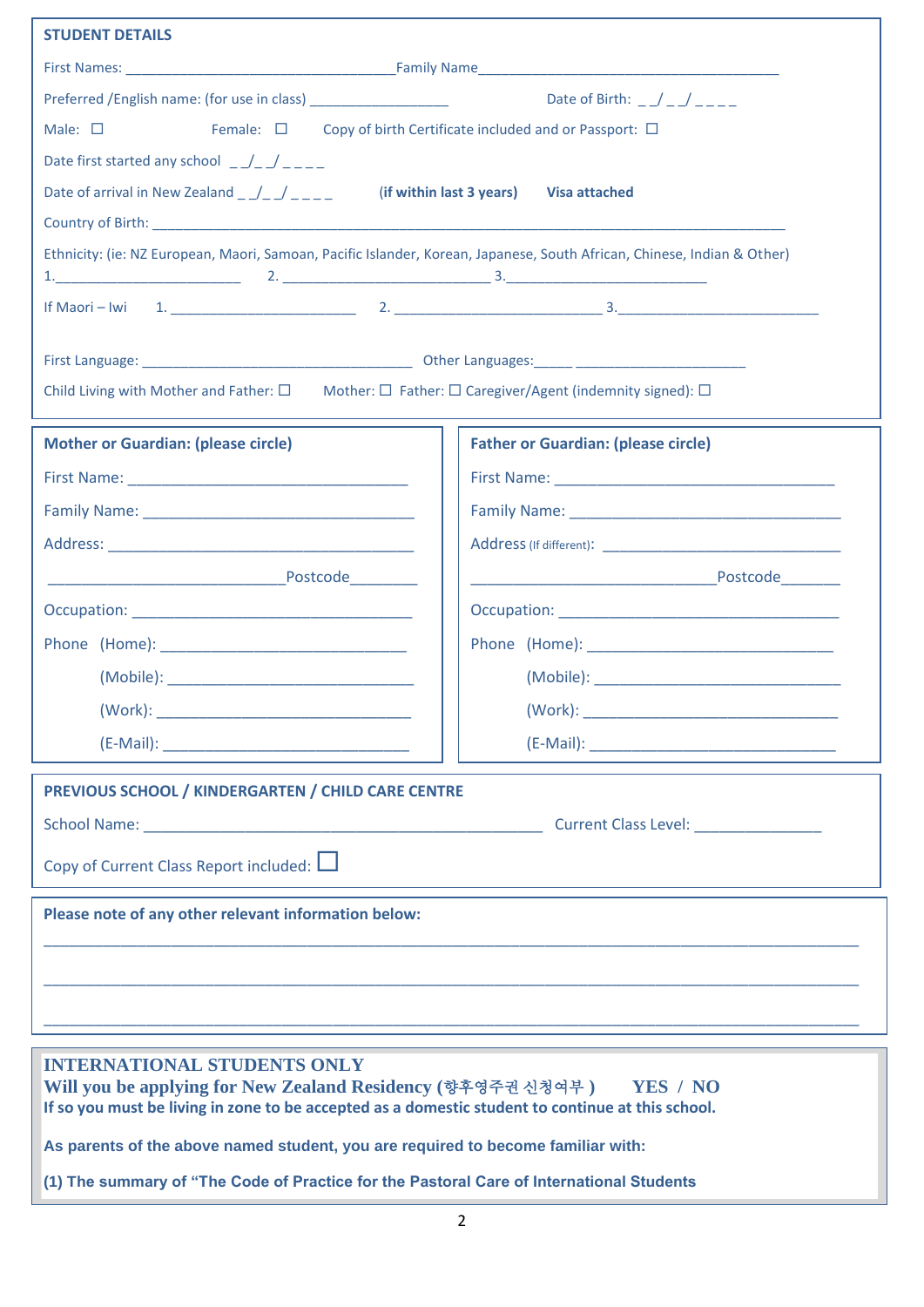| <b>Alternative contact (emergency)</b> | <b>Alternative contact (emergency)</b> |  |  |
|----------------------------------------|----------------------------------------|--|--|
|                                        |                                        |  |  |
|                                        |                                        |  |  |
|                                        |                                        |  |  |
|                                        |                                        |  |  |
|                                        |                                        |  |  |
|                                        |                                        |  |  |
|                                        |                                        |  |  |
| Siblings at Mairangi Bay School:       |                                        |  |  |
|                                        |                                        |  |  |
|                                        |                                        |  |  |
|                                        |                                        |  |  |
|                                        |                                        |  |  |

**Participation in Early Childhood Education**

**Did your child regularly attend Early Childhood Education service(s) in the six months prior to starting school?**

*"Regularly attend" means the child was booked in to a service and generally went to those sessions unless they were sick, or on holiday or had a family occasion, etc.*

No, did not attend Early Childhood Education. *Go to page 4.*

□ Not regularly, only occasionally with no on-going schedule. **Complete Table 1** 

## **Table 1**

| Please tick the appropriate box               |  |
|-----------------------------------------------|--|
| Attended, but only outside New Zealand        |  |
| Attended, but don't know what type of service |  |
| Unable to establish if attended or not        |  |

## Yes, for the last \_\_\_\_ years. *Complete Table 2*

## **Table 2**

| Please enter the number of <b>hours per week</b> for up to three                   |                                                      | Service 1    | Service 2    | Service 3    |
|------------------------------------------------------------------------------------|------------------------------------------------------|--------------|--------------|--------------|
| simultaneous services                                                              |                                                      | <b>HOURS</b> | <b>HOURS</b> | <b>HOURS</b> |
| a.                                                                                 | Kohanga Reo                                          |              |              |              |
|                                                                                    | b. Playcentre                                        |              |              |              |
|                                                                                    | Kindergarten or Education and Care Centre            |              |              |              |
|                                                                                    | d. Home based service                                |              |              |              |
|                                                                                    | e. Playgroup                                         |              |              |              |
|                                                                                    | The Correspondence School - Te Aho O Te Kura Pounamu |              |              |              |
|                                                                                    |                                                      |              |              |              |
| Nata: The Minister of Education require that you nearide the following information |                                                      |              |              |              |

*Note: The Ministry of Education require that you provide the following information***.**